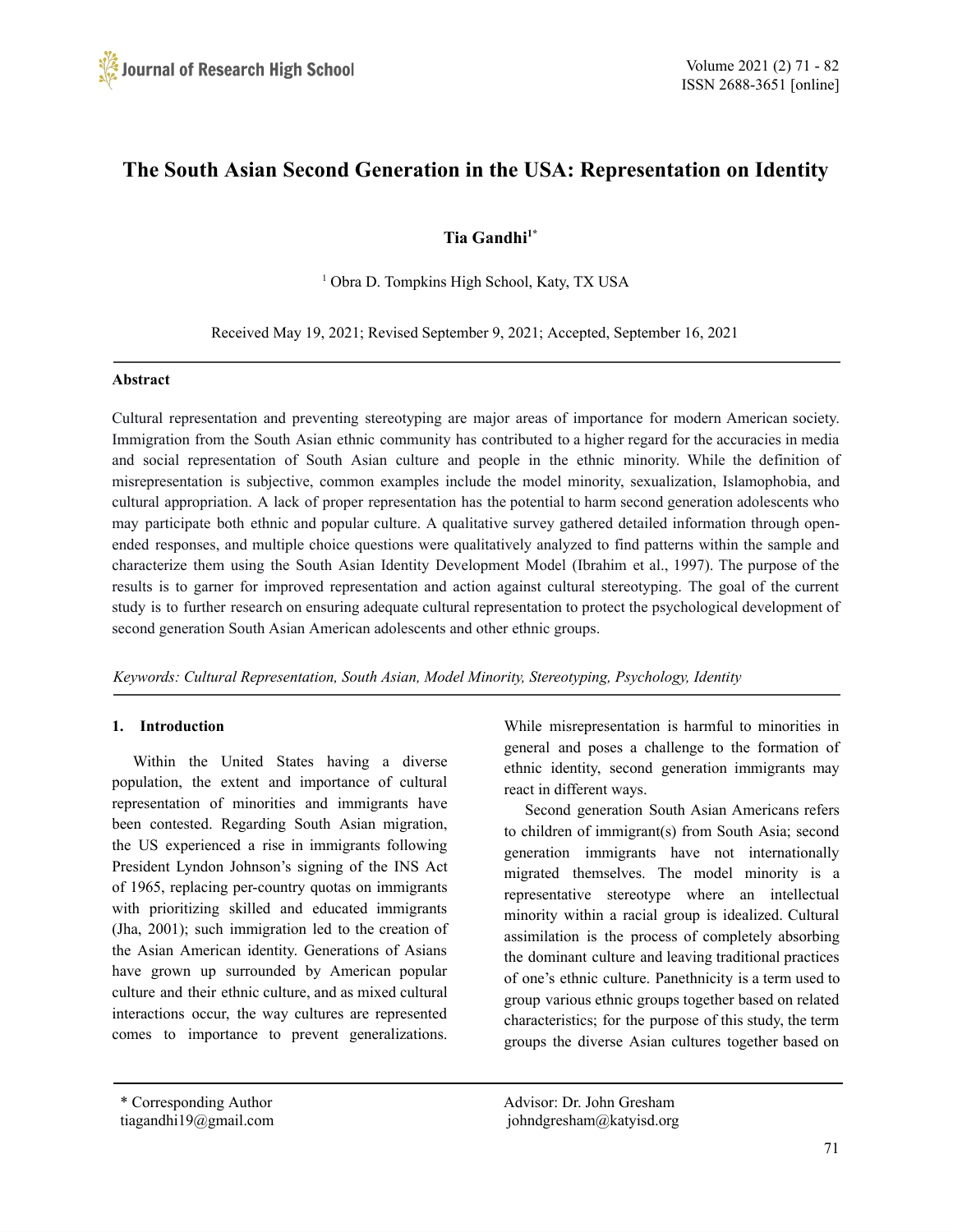geography under the "Asian American" label.

To understand the position of South Asians in American society, the tendency of South Asians to be marginalized within American society and also Asian American society is relevant. For instance:

> [They] have the dubious distinction of being Caucasian, and yet not white...in a country where race has crucially assigned the immigrant's place in the nation...Perceived as being outside the histories of racial struggle in the United States, South Asian Americans have remained largely invisible in mobilizations of the Asian American community (Menon, 2006, p. 349).

Therefore, as the South Asian American identity is heavily marginalized and encompassed with external influences, misrepresentation, possibly presenting itself with the model minority (Ng et al., 2007), sexualization (Lee & Vaught, 2003), and Islamophobia (Singh, 2017), further harms the hierarchical standing of second generation immigrants. In modern society, the issue of misrepresentation increased following September 11, 2001 as "there have been incidents of discrimination against Pakistanis, and occasionally Indians have been attacked in mistake for Pakistanis" (Jha, 2001, p. 321-322). Essentially, the South Asian American community is subject to generalizing, which has the potential to spread and result in hate crimes; perspectives, harmful and positive, can easily be spread in current society, demonstrating the reach of representation.

My research addresses the responses of second generation adolescents to misrepresentation. Adolescence is remarked as a time of identity construction; analyzing misrepresentation and its correlation, if any, with ethnic identity is critical is conserving ethnic identities in American multicultural society and validating marginalized ethnic minorities.

The expected outcome is that harmful representation of South Asian culture in American society can negatively impact an individual's confidence in their ethnicity, possibly shown in participants exhibiting a desire to assimilate. In a larger context, the results can show how proper representation of ethnic cultures is vital in maintaining a multicultural society. These results may support in advocating for diverse and accurate representation of minority cultures, specifically South Asian.

For the purpose of this study, the assumption was made that participants have an influence from their ethnic culture. If individuals' ethnic culture is not relevant to their daily life, representation in society may not be as much of a concern compared to an individual that is more connected to their homeland. Therefore, this study assumes that participants experience their ethnic culture at home and popular culture in American society.

Ergo, the research question follows: In the United States, to what extent does stereotypical misrepresentation of South Asian culture in society impact second generation South Asian American adolescents' self-assessment of their ethnicity? The scope of this study is national but seeks to extrapolate a connection within second generation South Asian Americans between the ages 13-20.

# **2. Literature Review**

Previous literature serves to address the inquiry regarding the extent to which stereotypical misrepresentation of South Asian culture in American society impacts second generation South Asian American adolescents' self- assessment of their ethnicity. Intense sociocultural and scientific analysis is required to delve into an anthropological study of South Asian Americans, cultural representation, and associated psychological effects.

# 2.1 Social Attitudes on Asian Americans

Despite the progress that society has made, stereotypes still lead to the misrepresentation of Asian Americans in the United States. Dr. Jennifer Ng and colleagues report that "Contemporary characterizations of Asian Americans reveal the persistence of the foreigner and model minority stereotypes in mainstream culture" (Ng et al., 2007, p.197). Similarly, society commonly embodies a sexualized perception of Asian American women. Anthropologist Stacey Lee and her colleague concur with Ng et al. on the presence of misrepresentation as they display that Asian Americans become fetishized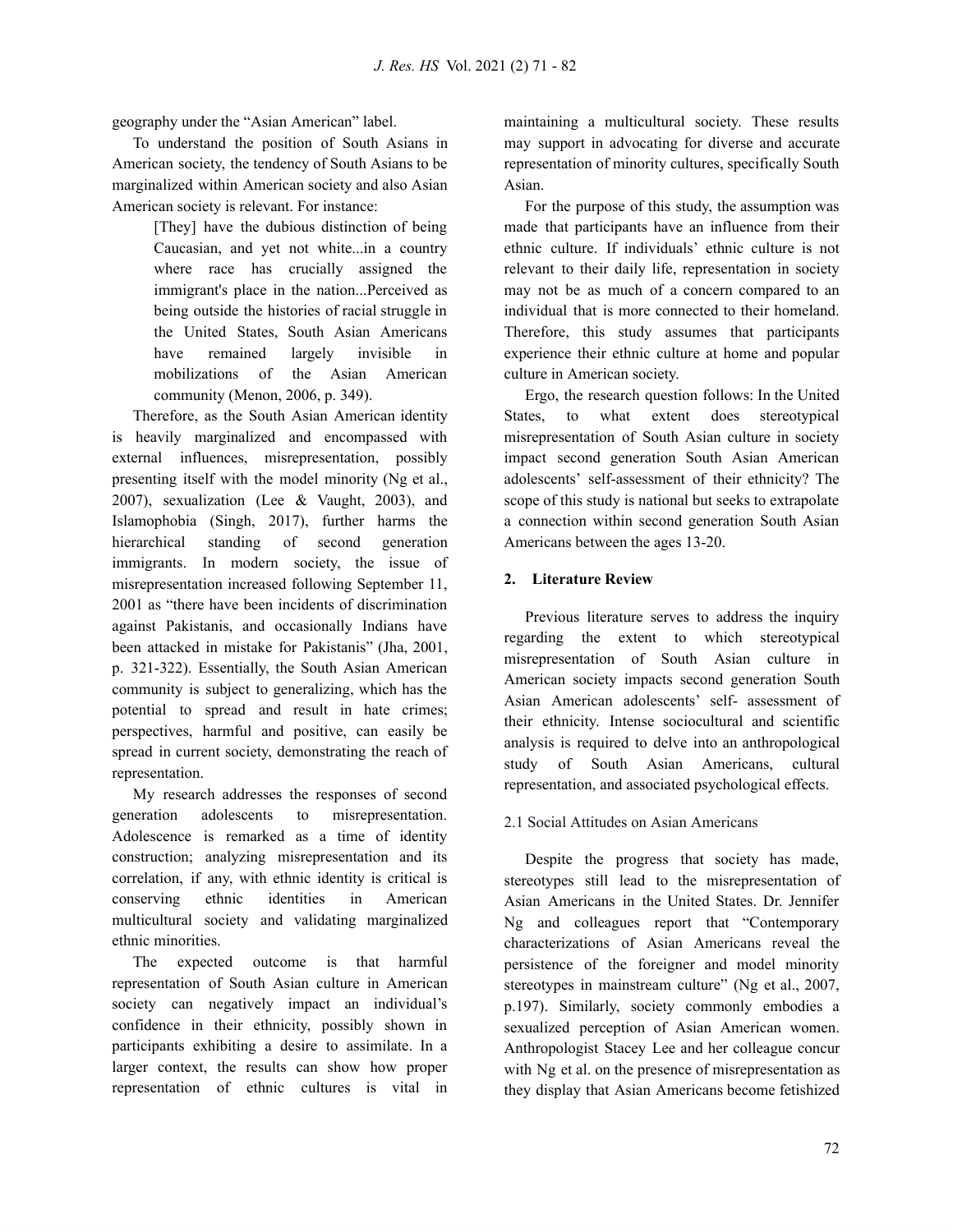and labeled as "exotic" (Lee  $&$  Vaught, 2003); this elucidates that misrepresentation in American society that allows for the existence of the model minority and sexualization of Asian women inhibits multiculturalism as individuals are perceived as foreign or exotic.

Furthermore, Professor of Philosophy Erich Matthes presents that the prevalence of cultural appropriation in society is harmful as the dominant culture benefits from aspects of an ethnic culture that causes minorities to be marginalized (Matthes, 2019). Members of minority groups, such as Asian Americans, are witness to the misrepresentation, exploitation, and manipulation of their own culture; it is hypocritical for society to alienate minorities and simultaneously selectively choose which aspects of ethnic cultures are acceptable. Thus, Ng et al., Lee and Vaught, and Matthes establish the presence of negative stereotypes from the dominant culture in American society towards Asian Americans.

#### *Religious Misrepresentation*

However, in addition to facing general Asian stereotypes, South Asians are susceptible to Islamophobia. Jasleen Singh elaborates that while post-9/11 society can misrepresent Islamic culture and depict Muslim Americans as terrorists, society generalizes all South Asian Americans to where even Sikhs and Hindus may be subject to stereotypical religious misrepresentation (Singh, 2017). Ultimately, Singh contributes to the discussion regarding Asian misrepresentation by highlighting an additional negative factor South Asian Americans have to overcome in society, bringing attention to the possibility of negative implications faced by this community.

# 2.2 Second Generation Immigrant Responses

Analyzing negative implications of misrepresentation should consider the responses of second generation immigrants to cultural misrepresentation as second generation immigrants simultaneously deal with ethnic pressures to maintain cultural loyalty and pressures of the dominant society to participate in popular culture. Sociologists Portes and Hao quantitatively demonstrated in a study with 5,000 second generation immigrants that second generation immigrants enter a process of losing ethnic culture, proven by an increase in English monolingualism in the second generation (Portes & Hao, 1998). While Portes and Hao analyzed the overall trend of decreasing bilingualism and the likelihood of passing culture through generations, their perspective fails to consider the detriments of cultural bereavement on personal identity formation.

# *Personal Responses to Misrepresentation*

Assimilation is an evident response among second generation immigrants that poses a threat to respective ethnic cultures. Psychologist Derek Iwamoto and colleagues qualitatively researched 12 Asian Indian Americans and discovered that "Many participants relayed their realization of being physically or culturally different from Whites. Most reported hiding their cultural self because of a desire to fit in…" (Iwamoto et al., 2013, p. 230). On the other hand, South Asian Americans may also respond to assimilation pressures and stereotypical cultural misrepresentation with increased ethnic nationalism. Sociologist Prema Kurien counters Iwamoto et al., stating that "Multiculturalism leads to the institutionalization of ethnicity and to ethnic formation among immigrant groups as individuals face pressure... to organize into groups," and post 9/11 racism has led to Muslim Americans and South Asian Americans as a whole congregating to oppose racist public perceptions (Kurien, 2007, p. 763). This perspective is evident with the formation of cultural societies and religious groups, which is made feasible if an individual contains a strong intrinsic motivation to preserve their culture or lives in an ethnic enclave where their culture is predominant. Thus, as Iwamoto et al. and Kurien display two differing results of individual responses of second generation South Asian Americans, the possible reactions of individuals require deeper insight.

# *Panethnicity*

However, within the two extremes, an individual can also integrate into society under a panethnic label that allows for embracing one's ethnicity and social inclusion. According to Erika Lee, the problem with panethnicity is that "despite their diverse origins,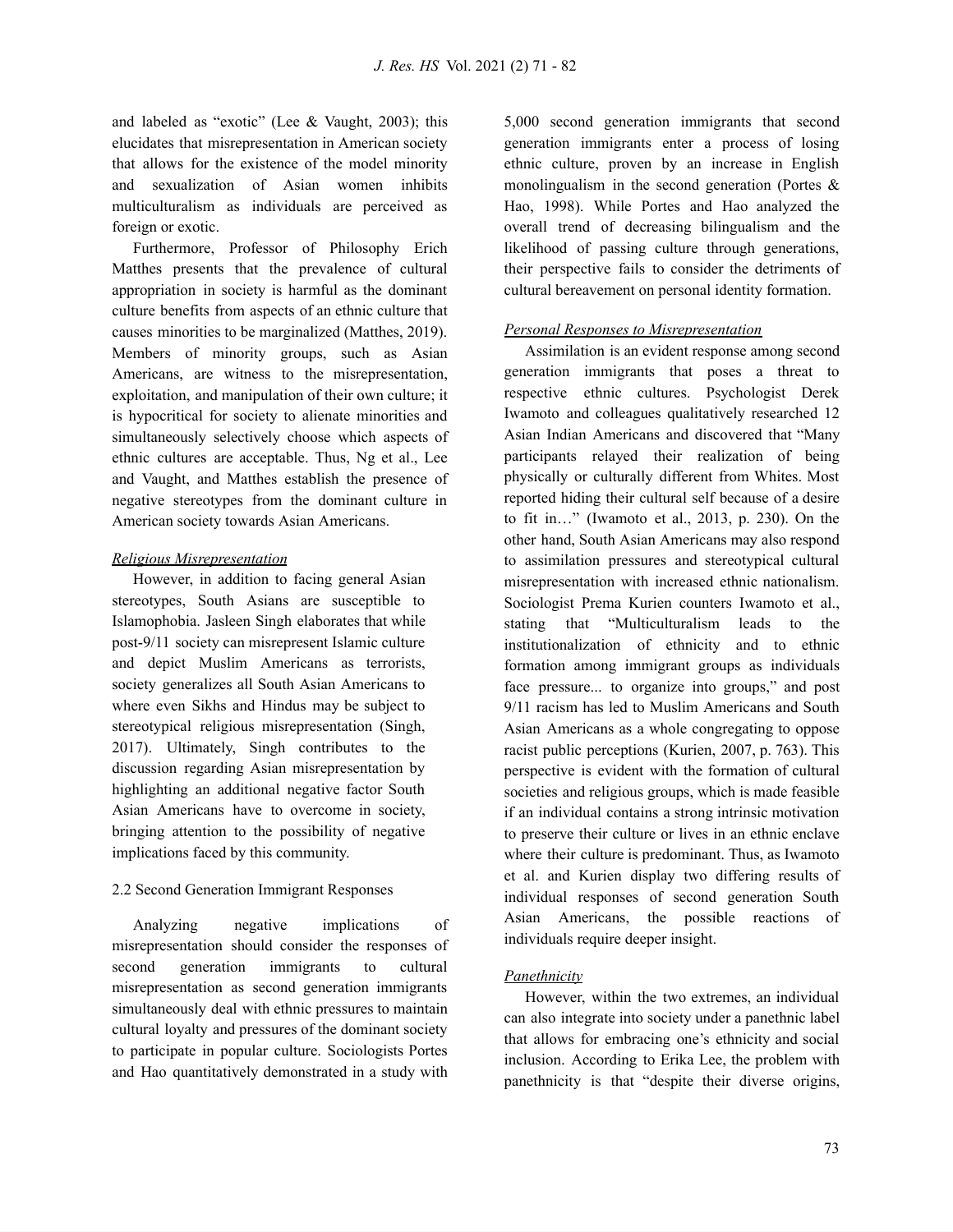Asian Americans have been consistently lumped together and treated as one monolithic group" (Lee, 2015, p. 136). The adoption of a label that does not entirely represent one's core ethnicity has potential for creating a conflict between one's private and public cultural identity as members of the same Asian American racial minority can have different beliefs. Lee, Iwamoto et al., and Kurien would acknowledge the personal challenges that come with the responses they analyzed; a person can develop a conflict if they feel underrepresented with panethnicity, pressures to assimilate, or discrimination for embracing their culture respectively.

#### 2.3 Psychological Review

Therefore, members of an ethnic minority in the United States can develop conflicts in one's concept of identity. As such, Sociologist Krysia Mossakowski elaborates that ethnic identity can fluctuate with external influences, commonly creating a weakened sense of identity in minority groups that can catalyze mental health issues (Mossakowski, 2003). However, it is critical to understand how external factors can impact adolescents in their process of identity formation. Therefore, Psychologist Lisa Kiang and colleagues report that adolescent development is heavily influenced by intercultural interactions (Kiang et al., 2019). While members of minority groups can suffer from self-concept issues as a result of social pressures, adolescents in specific are at risk due to their presence in initial stages of development. Consequently, second generation South Asian adolescents may react differently to misrepresentation compared to their adult counterparts evaluated in previous literature.

#### 2.4 Research Implementation

Ultimately, preserving the identity and ethnic self-concept of South Asian Americans should be a priority for society as second generation immigrants contain the potential to contribute to society. While holistic studies on Asian American identity exist that connect misrepresentation to various individual responses of ethnic-identification, it is necessary to contribute a study in specific of second generation adolescents in the South Asian ethnic community to

analyze whether the implications of their responses follow the same pattern, if not more dramatic, due to the prevalence of the additional Islamophobic misrepresentation, disparities between social and ethnic pressures, and fragility of self-concept faced by this cohort.

#### **3. Method**

This section proposes a mixed study that will compare the impacts of stereotypical misrepresentation of South Asian culture in American society on the ethnic self-assessment of second generation South Asian American adolescents. In this section, the format and the composition of the survey are described, along with the procedure for the study.

The dependent variable is the impact misrepresentation has on an individual's identity. Therefore, this approach is non-experimental, seeking to characterize the responses of second generation South Asian American adolescents to misrepresentation and the resulting impacts on their ethnic self-concept. Participants are presented with a survey with open and closed ended questions to allow for participants to express complete thoughts and reflect on how society has impacted their understanding of their ethnicity. Flexibility in open ended responses allows for evaluation of how cultural misrepresentation can impact individuals in specific as participants can share their personal experiences. Qualitative analysis of personal experiences and in-depth responses is required to evaluate the extent to which second generation South Asian American adolescents are impacted by misrepresentation. However, quantitative analysis of results is also vital to report the general patterns among the responses of participants; data can depict the proportion of the study population that feels negatively impacted by stereotypical misrepresentation, embodies a negative perception of their ethnicity, exhibits conflict in their own ethnic label, etc.

Participants involved in this study are second generation South Asian American adolescents, meaning participants are American-born citizens with parent(s) who have immigrated from a South Asian country. Common characteristics in this cohort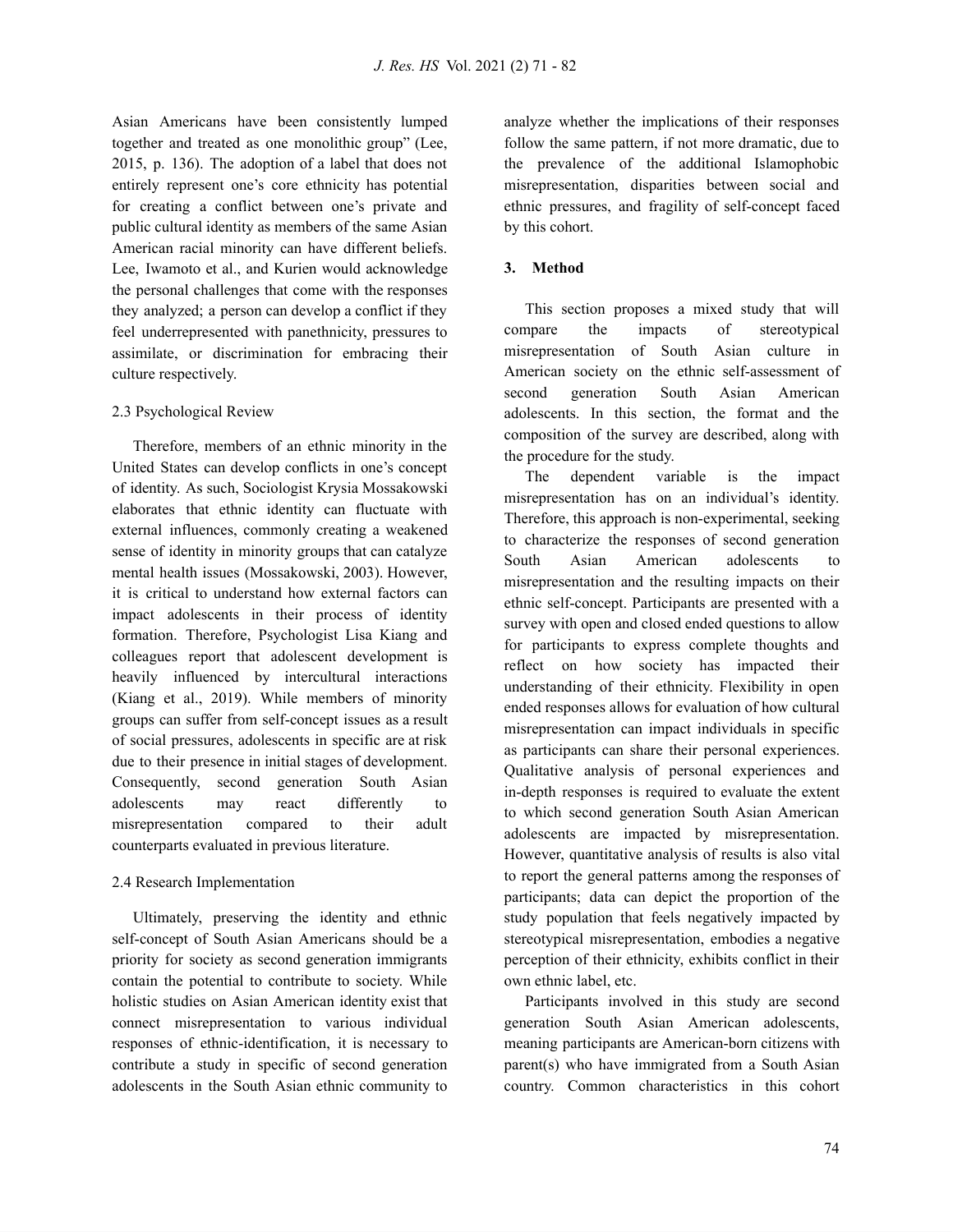include education level (secondary education or undergraduate studies) and religious affiliation (examples include Hinduism, Islam, Buddhism or Sikhism).

All ages between 13-20 were represented in the study, with 16 year-olds (21.9%) and 15 year-olds (18.8%) making up most of the 32 respondents. The gender demographics are as reported: 50% female, 46.9% male, and 3.1% genderfluid. 75% of participants were in secondary education and 25% in undergraduate programs. Represented states include Texas, California, and Georgia, with Texans being the large majority. Participants were predominantly Hindu (78.1%), but individuals were also Muslim, Jain, Sikh, or not religious. Additionally, respondents were mostly of Indian origin, with Pakistani and Bangladeshi origin having one participant each. 68.8% of participants had an *Indian American* ethnic label, with the next common label being *Asian American* (9.4%).

The survey mostly takes the form of multiple choice questions to allow for empirical conversion. Initial questions seek characterizing information about the participant: age, education, gender, parents' country of origin, religious affiliation, and ethnic label. The participants are also encouraged to respond to short answer questions asking about possible instances of stereotypical misrepresentation, other personal experiences, the confidence level one has in their identity, and how one assesses their ethnicity. The remainder of the multiple choice questions reflect the South Asian Identity Development Model (Ibrahim et al., 1997); each involves a statement regarding American portrayal of South Asian culture, second generation cultural pressures, ethnic cultural expectations, the possible presence of an ethnic identity conflict, or the extent one embraces their ethnic culture. Participants must indicate whether they s*trongly agree, agree, disagree, strongly disagree*, or remain *neutral*.

All data was stored electronically in a private file accessible only to the researchers to protect participants' confidentiality.

# 3.1 Procedure

Institutional Review Board approval is obtained

prior to data collection. To achieve variance in the sample population, the survey is distributed on nationally accessible digital platforms. Following the completion of receiving parental and informed consent from participants, the survey is administered. A phenomenological approach is taken where significant responses from individuals are identified, and participants' multiple choice responses are numericized in relation to the participant's information: age, ethnic label, etc. Patterns will be visible from the way the majority of participants respond to questions regarding their relationship with their ethnic culture. Correlations can be determined between misrepresentation and adolescent responses if the majority of the participants align themselves towards *agree* or *disagree.* Responses will be determined as significant if they elaborate on misrepresentation and ethnic identity; the significance of a response is not determined by the opinion of the researcher.

The South Asian Development Model by Ibrahim et. al (1997) involves the Acceptance Stage (individuals have ethnic pride and believe that hard work will overcome sociocultural differences), Dissonance Stage (individuals realize that sociocultural differences with American society cannot be overcome), Resistance and Immersion Stage (individuals reject mainstream cultural values and stereotypes), and the Synergistic Articulation and Awareness Stage (individuals reject popular and ethnic culture values for individuality) (pg. 42-43). The stages will be used to measure the level of ethnic security that participants have and possibly the change in ethnic security, if any, with misrepresentation.

# **4. Results**

A holistic perspective to the multiple choice questions are as follows in Appendix 1.

Additionally, all participants, when rating their satisfaction with their ethnic label scaled with *10* being completely satisfied, answered between 6 and 10; the mean is 8.97, median is 9, and mode is 9.

However, open-ended questions showed diversity in responses. Regarding examples of positive South Asian representation, opinions of participants include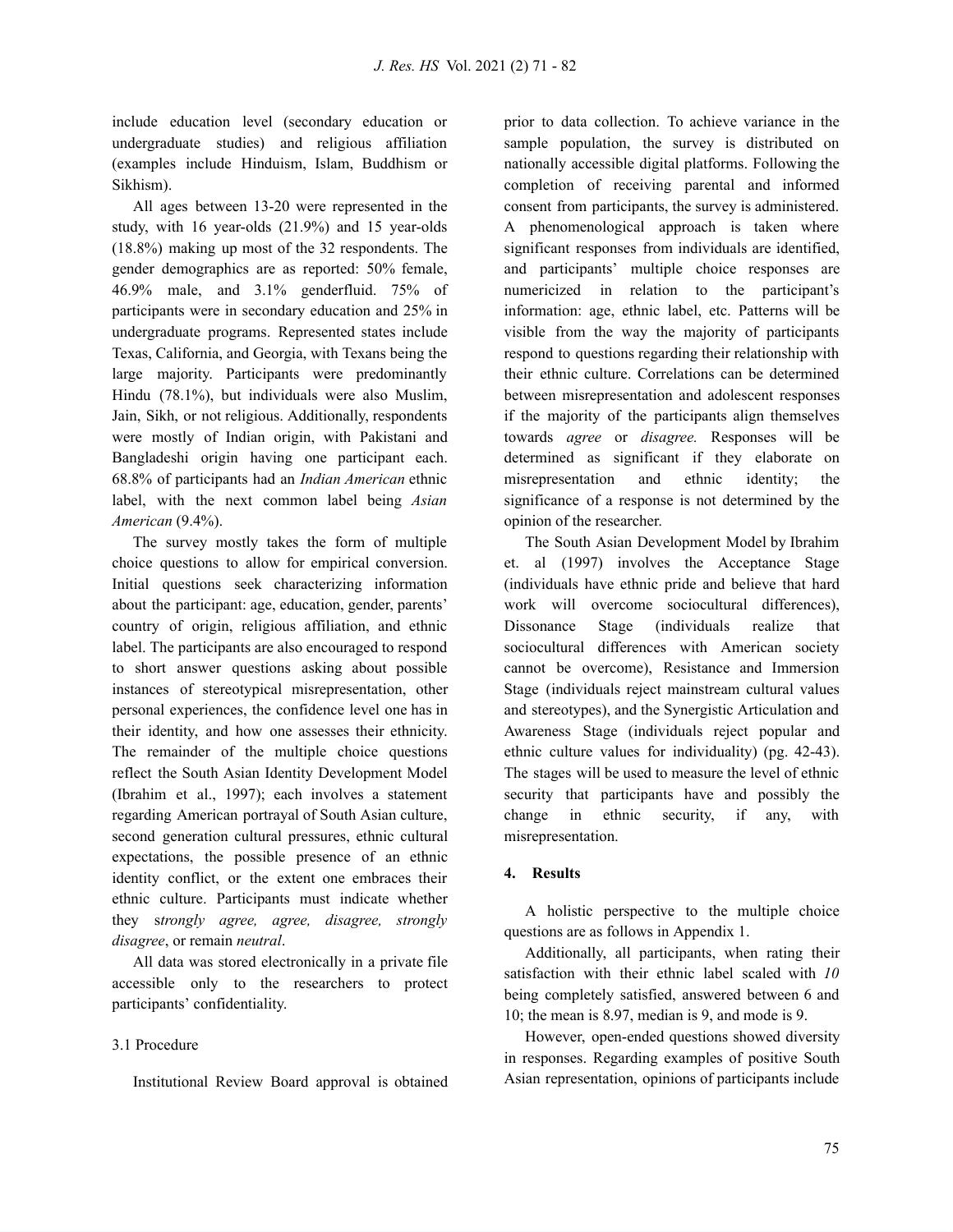portrayals in "Quantico'' and "Never Have I Ever," representations of Hijabi women, Hasan Minhaj, Vice President Kamala Harris, Google and Microsoft CEOs, and cultural appreciation. Participant A recorded that "some media portrayals normalize Indians being average, which is sometimes a good thing, because of this overwhelming stereotype that [Indians] are all smarter than the average person." On the other hand, people believed that negative examples of South Asian representation include cultural appropriation, "mocking'' religious symbols, and depictions of South Asians as "the typical nerdy kid." Participant A remarked that "[o]utward racism or xenophobic rhetoric is a pretty big red flag in all cases... For all means and purposes, Raj from Big Bang Theory... fit a stereotype as an immensely nerdy, not very attractive, and awkward guy who had a terrible fashion sense and couldn't talk to girls sober."

Most individuals exhibit pride in embracing their ethnicity in public as "there's nothing embarrassing about being prideful," (Participant G) and "[p]eople are usually welcoming of diversity and seem more interested in learning..." (Participant H). Others expressed ethnic confidence over time; Participants A and B's responses, respectively, include "I used to not be, but as a college student, I've grown more comfortable with it...because I've been given the space and support to feel proud," and "I used to not be because American society is largely ignorant and intolerant. With age, I have come to embrace and stand up for it." However, while no participants stated a complete lack of ethnic confidence, responses did include a sense of discomfort in public: "I don't like speaking anything other than English outside," (Participant C) and "if I know that there will be other people expressing their ethnic identity I feel comfortable but otherwise I feel uncomfortable," (Participant D).

Moreover, Participant B chose a pan-ethnic label since "government documentation only has an option for Asian American." As participant E explained, "[m]any of my friends are Asian, but not Indian, and share many of the same sociocultural experiences as I do…"

When comparing ethnic and popular American culture, while one response stated that no difference

exists, others referenced differing lifestyles, religions, languages, and cultural values. Participant F explained that "American society is far more individualistic and focuses on the value of a person [while] Indian identity is rooted in collectivism."

Lastly, when asked about the impact of misrepresentation on their view of their ethnicity, participants expressed: "I subconsciously ignore the stereotypes and perspectives and continue to have pride in my culture," (Participant F) and "[t]here is no single portrayal or what an Asian person is like," (Participant A). There were outliers that explained that the way South Asians are represented in society is "degrading" and have caused "shame in [youth]."

# **5. Discussion**

Ultimately, representation of South Asian culture in American society needs to improve to prevent stereotyping and offensive connotations. As participants documented instances of negative and inaccurate representation, even though there was no particular mention of sexualization or Islamophobia, the model minority was mentioned by Participant A (see page 7). While representation of South Asians as overly intelligent is not inherently offensive, the connotation upholds the stereotype that South Asians are antisocial, smart students; the model minority originates as ethnic parents teach their children that working harder in comparison the majority is required to have equal opportunities (Ng et al., 2007, pg. 117). Therefore, the model minority essentially represents the efforts marginalized groups have to achieve in a competing society and should not be idealized and misrepresented. Portrayals that contribute to the belief that all or most people of South Asian descent are highly intellectual take away from the marginalization of the South Asian community and create pressure for young individuals to aspire to social expectations or contest misrepresentation. Ergo, positive representation in media and popular culture would prevent the proliferation of the 'nerdy' stereotype. Correspondingly, Matthes (2019) claims that ethnic minorities are subject to a vulnerability clause where social oppression causes cultural groups to be vulnerable to further exploitation (pg. 1006). The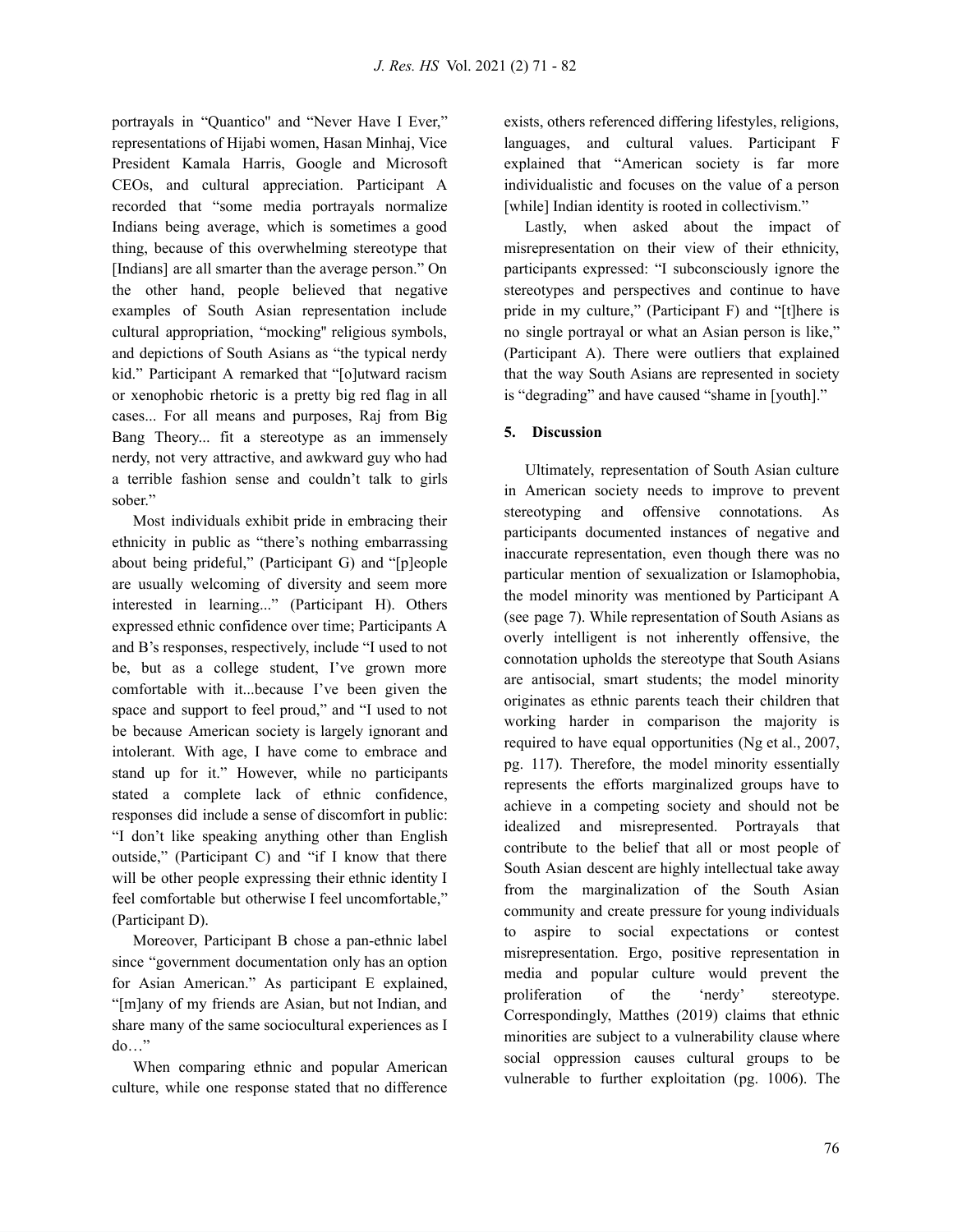vulnerability clause can be seen as participants referenced cultural appropriation and the "mocking" of ethnic culture (see page 7); the proliferation of cultural appropriation and misrepresentation of South Asian culture will only further marginalize the ethnic minority. Inhibiting stereotyping and employing accurate cultural representations can serve to protect marginalized groups that are already socially threatened. Regardless of the various extent of impacts misrepresentation may have on individuals, as the United States is a multicultural society, the country has an ethical obligation to improve social representation to hinder stereotypical misrepresentation.

Such action is required as self-concept issues can arise as a result of cultural misrepresentation. The observation that the majority of participants reported cultural representation having minimal impact on their view of identity was contrasted as a few individuals felt degraded by misrepresentation and most participants expressed some degree of care over South Asian representation (Appendix 1). Such juxtaposition can be reasoned as Kiang et al. (2019) state that "ethnic identity itself has a strong association with fewer depressive symptoms," (pg. 325); as poor representation harms the relationship an individual can have with their ethnicity or make them feel excluded, a threat to ethnic identity is formulated, which can bring poor health consequences depending on the individual. However, since there were people who had experienced ethnic conflicts before and settled on a South Asian ethnic label or people that grew confident with their identity over time, second generation South Asian adolescents adapted to their environment (Appendix 1). Individuals have mostly grown accustomed to the influences in American popular culture, but some people may carry a degree of vulnerability to misrepresentation. Essentially, cultural misrepresentation can be harmful to individuals who are young and learning their way in a multicultural society. Especially since "perceived discrimination and stereotyping experiences outside of the home can come together and subsequently predict adolescents' identity and outcomes," maintaining proper representation in society is vital in allowing individuals to increase their comfort with their

ethnicity (Mossakowki, 2003, pg. 533). The impacts of cultural misrepresentation vary from each person, but with the potential to hinder even a minority of second generation South Asian adolescents, stereotypical misrepresentation contributes to the ethnic groups' marginal status or possible self-esteem issues and therefore must be reformed with accurate and culturally appropriate portrayals.

On the other hand, the majority of second generation South Asian adolescents exhibit confidence in their ethnicity. Since most participants responded as having ethnic pride, associating within ethnic groups, and being raised with cultural values, they express an influential presence by their ethnic culture (Appendix 1); the average ethnic confidence level among participants was also very high (see page 7). Conversely, an examination of immigrant families by Portes and Hao (1998) that showed a common loss of culture is supported through current research as 62.6% of participants stated that they were more connected American culture than their parents, and only 12.5% of participants felt that they were closer to their ethnic culture as compared to their parents (Appendix 1). Essentially, second generation South Asian Americans find themselves with ethnic ties, but unable to be as connected to ethnic culture as their parents. These sentiments manifest themselves through assimilation tendencies as 40.6% of participants expressed a desire to assimilate, and a minority stated a history with determining their ethnic identity (Appendix 1). Having results that show second generation immigrants as having ethnic pride but also assimilation tendencies is reported as a common phenomenon as Iwamoto et al. (2013) and Kurien (2007), respectively, state that people can either assimilate or embrace their identity when marginalized in society. Assimilating into American society or embracing a full sense of ethnic nationalism both exist more as a spectrum of responses where individuals can tend towards one side over the other. Ultimately, cultural misrepresentation and stereotyping creates a sense of ethnic frustration among second generation South Asian American adolescents and possible assimilation desires but not to the extent where people give up their culture; personal connections to ethnic culture ultimately result in ethnic pride.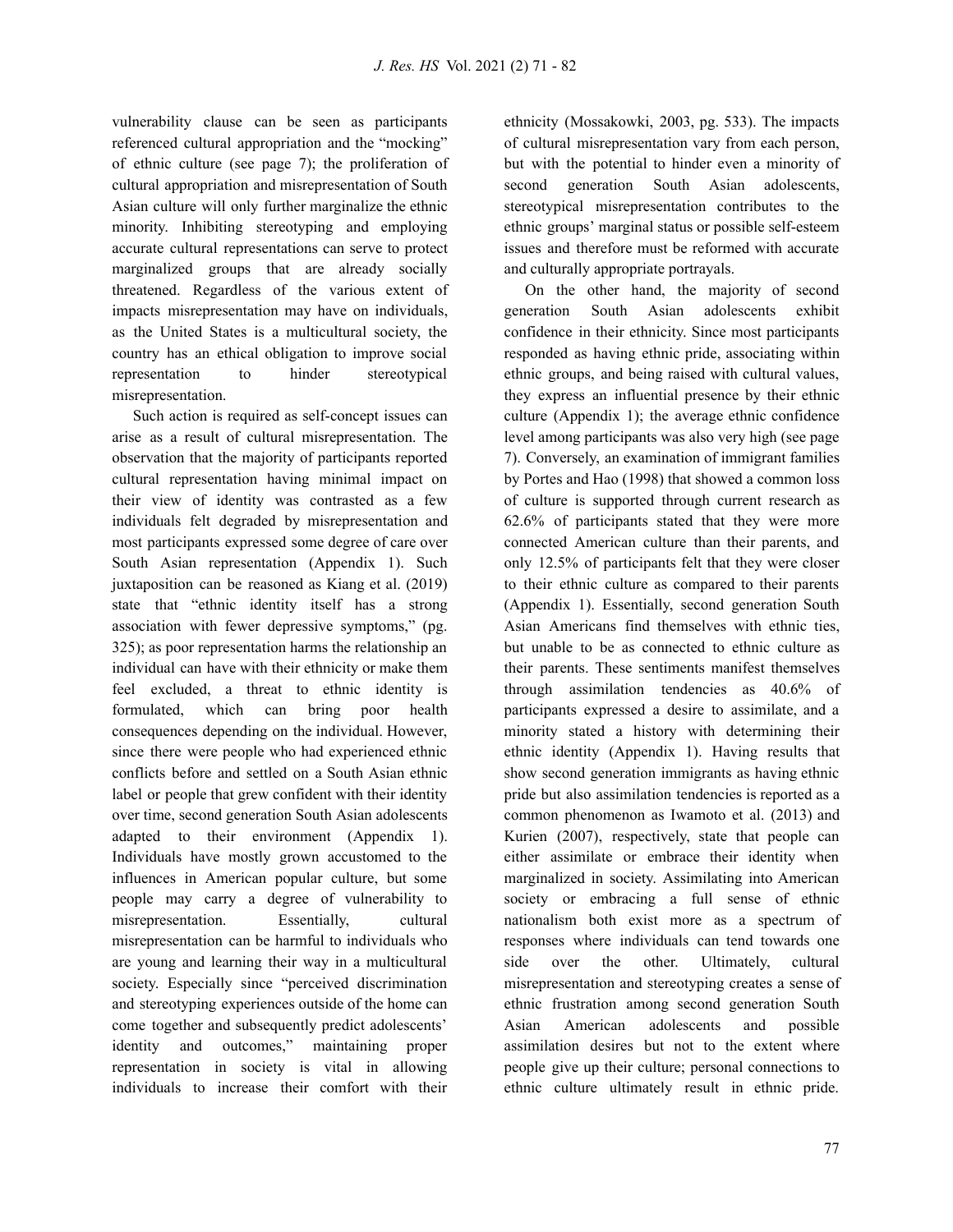Therefore, wanting to assimilate due to the desirability of American culture or misrepresentation of ethnic culture and expressing confidence in an ethnic identity can occur simultaneously.

Also, the adoption of a pan-ethnic label does not have a personal significance to second generation South Asian American adolescents. With the aspect of transnationalism, identities extending borders and connections being forged with homeland affairs, many differences exist between Asian cultures, and embodying a general ethnic label fosters distance from unique aspects of one's ethnic culture (Lee, 2015). Choosing a pan-ethnic label over a more specific ethnic label may render itself as an individual not fully embracing their identity; however, participants did not mention any shame of guilt regarding a specific ethnic label, elucidating an extent of personal pride or acceptance of ethnicity despite external pressures (see page 7). While South Asian Americans may have frustrations regarding their ethnicity and cultural representation in society, ethnic pride protects against internalizing misrepresentation into possible identity conflicts.

Ergo, according to the South Asian Identity Development Model by Ibrahim et. al (1997), with most participants exhibiting ethnic pride and self-exclusion from misrepresentation, participants fall into the Resistance and Immersion stage; second generation South Asian American on average hinder desires to assimilate and embrace their ethnic culture. While some participants expressed passing through a Dissonance Stage of ethnic frustration regarding a desire to assimilate, with maturity, ethnic pride was embraced. However, attention should be brought to the potential of misrepresentation to hold individuals in ethnic dissonance. Even though, participants expressed ethnic security over time regardless of stereotypical misrepresentation, second generation immigrants were held to a degree of personal responsibility to eventually restrict the personal impacts of misrepresentation.

#### **6. Conclusion**

This study has served to expand the knowledge regarding the nature of second generation South Asian Americans responding to cultural representation and constructing a suitable ethnic identity. The correlation between stereotypical misrepresentation of South Asian culture and the ethnic identity of second generation South Asian American adolescents varies with each individual. While stereotypical misrepresentation of South Asian culture has the potential to instigate identity conflicts in second generation adolescents, many individuals have successfully separated society's view of their culture from their own view. Representation in society can have the ability to instill assimilation tendencies into modern youth while also creating an opportunity for others to empower themselves and their ethnicity. However, with possibilities that affected persons can suffer with ethnic identity conflicts and younger individuals can be more susceptible to social pressures, American society has the responsibility to maintain accurate cultural representation and prevent stereotyping.

This responsibility, however, is not inherently straightforward. The definition of accurate cultural representation can certainly differ from person to person depending on many factors. A person from the South Asian ethnic group who does not hold their culture to a high level of importance may not regard misrepresentation as much or be less likely to isolate stereotyping compared to someone who is attentive surrounding their culture. As American society becomes increasingly diverse and people get exposed or accustomed to other cultures, people may become increasingly aware as to what is considered "harmful" to ethnic minorities. Ergo, as the definition of misrepresentation and stereotyping can broaden in the future with the expected increasing social awareness, the consensus remains fluid. As of the moment, the instances of misrepresentation within the media that seem agreeable among Ng et al., Lee & Vaught, Matthes, and the study participants include the model minority, sexualization, and cultural appropriation. Nevertheless, maintaining accurate cultural representation via media involves inhibiting listed common forms of misrepresentation and an accommodating awareness to future grievances regarding cultural portrayals at the least.

#### 6.1 Limitations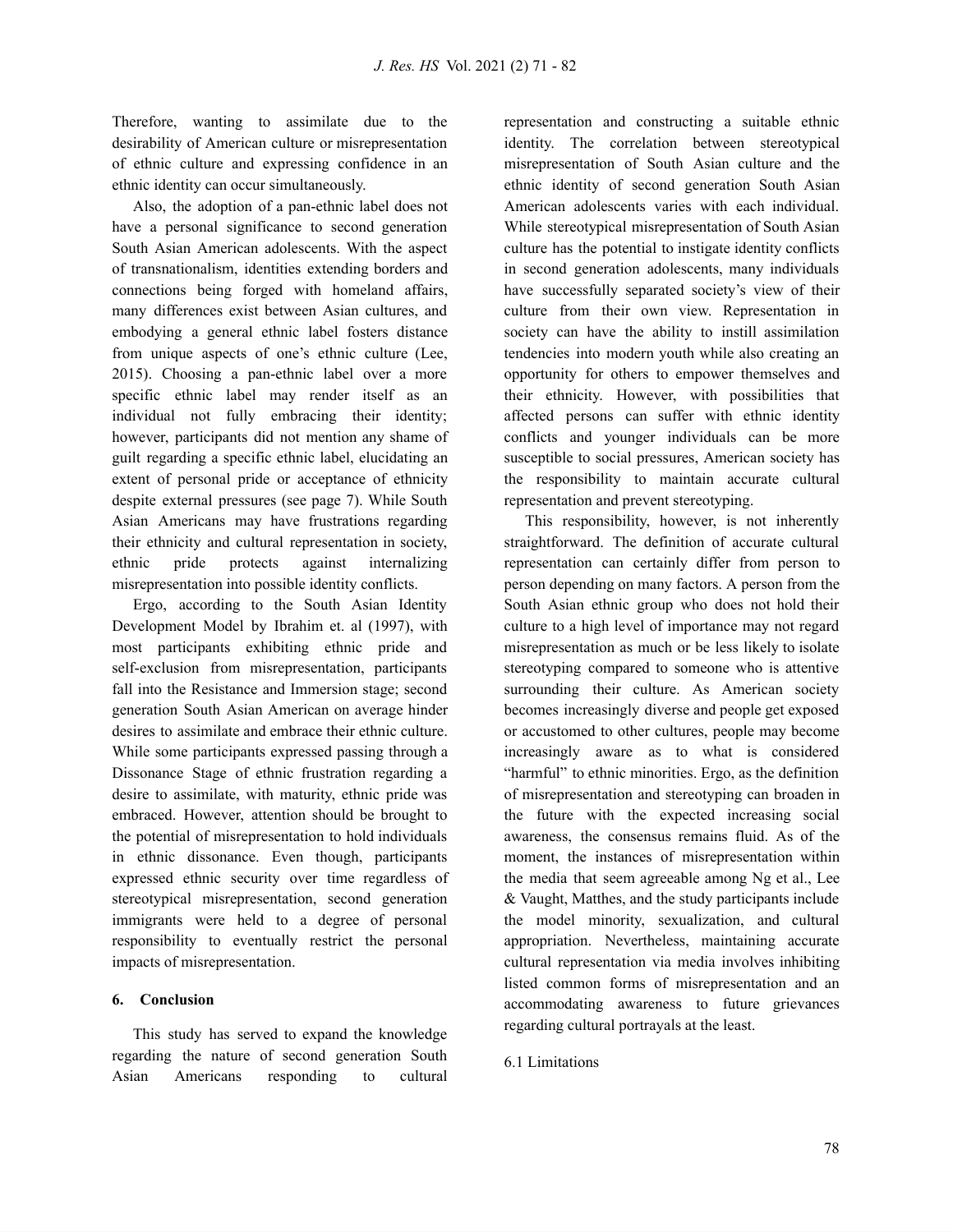This study was conducted with mostly Indian Americans who identified themselves as Hindu. Generalizing this study to extend across multiple religious affiliations may not be accurate as Sikhism and Buddhism were not represented in this study.

Additionally, despite gaining participants from the west and east coasts as well, the survey had respondents from mostly Texas; outreach through social media platforms proved unsuccessful. As most surveys, this study may have involved a sense of sampling bias. Systematically, second generation South Asian American adolescents in Texas were more likely to participate in the survey.

Even though participants were encouraged to convey reflections on their identity and express complete opinions regarding cultural representation, such responses were minimal. Open ended questions were not made required in the survey to allow for minimal risk to participants (if a certain question was deemed harmfully intrusive due to past cultural trauma or other reasons, participants could choose to skip that question). However, since questions were optional, not all questions were answered by each participant or participants indicated "N/A". For those who chose to respond, there was no essential motive for detailed responses other than contributing to the body of cultural knowledge.

Furthermore, the researcher is of the South Asian American community, and possibly biased towards the area of research. No personal biases have obscured the results of the study; data from the multiple choice questions were objectively quantified and statements from respondents were quoted. The collected data responses were not modified.

# 6.2 Implications

Despite such relevance to the Muslim community within the United States, the lack of reference of Islamophobia by participants may be attributed to the insufficient number of Muslim American respondents. Likewise, participants being mostly of Indian origin cannot entirely represent South Asia as a whole as individuals with origins of Bhutan, The Maldives, and Sri Lanka went unobserved.

Since participants were from urban areas, rural second generation South Asian Americans were left as a gap. Urban areas have a higher density of people and can possibly contribute to more interaction between various cultures. As assimilation is connected to the stigma against minorities and a sense of cultural inferiority, living in areas without diversity may foster greater experiences of racial stigma and vulnerability to cultural misrepresentation. However, outreach to nonurban communities may not occur as easily as advertising a study to an urban or suburban population.

# 6.3 Future Directions

The possibility exists that responses to misrepresentation may vary with different countries of origin or religious background. As ethnic enclaves and religious groups contribute to the rise in nationalism amongst immigrants, the demographic of the United States is a significant factor. Ethnic enclaves can form as immigrants interact with others with a similar cultural or religious background; different affiliations within South Asian Americans may be unable to achieve a rise in ethnic acceptance if affiliates are an extremely small minority within the country. As the study primarily showed the impact of second generation Indian Americans, future research can be done to compare how responses of individuals with different backgrounds differ from second generation Hindu Indian Americans.

Moreover, children who have immigrated into the United States themselves but at a very young age, also experience a similar environment to second generation immigrants. Examining the responses between such first generation South Asian Americans to stereotypical misrepresentation and possibly drawing similarities with second generation immigrants become relevant. As this study showed the different varying responses to cultural misrepresentation, the spectrum of responding with assimilation tendencies or embracing ethnic pride may be attributable to first generation immigrants who lack recollection of their home country.

Age also was a major contributing factor in the study, and since this study showed the pattern appeared to be individuals adapting to misrepresentation over time and accepting their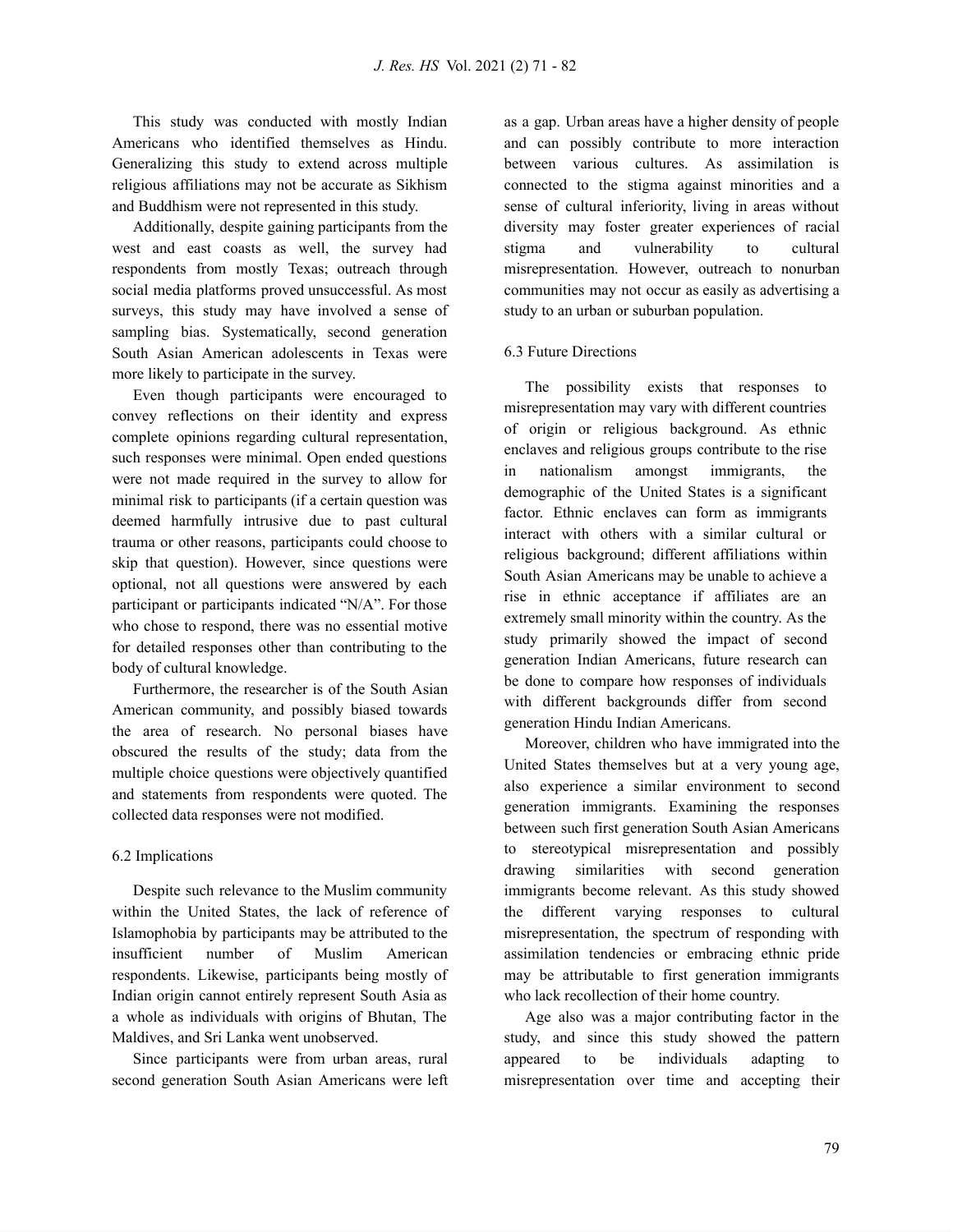identity, examining younger adolescents and older adolescents separately may highlight changes in responses to stereotyping through adolescence. The differences in maturity and vulnerability to external influences between young teenagers and young adults might be a significant variable in measuring psychological impacts to identity construct. Younger individuals may be vulnerable to misrepresentation or encompass feelings to integrate into society; aging and gaining additional exposure to other cultures and one's own culture can possibly result in increased ethnic nationalism.

Lastly, as cultural representation had a negative impact on some participants, this study can be used to support the need for inhibiting misrepresentation. The influences of proper representation on the ethnic identity of second generation South Asian adolescents, if researched, can serve to contrast the negative experiences of individuals lacking positive cultural influence. Adolescents who grow in a positive environment depicting their culture in an accurate late may present their relationship with their identity to be more secure. To further research on cultural representation, a larger study should be conducted with more diversity and emphasis on detailed responses.

#### **Acknowledgements**

The author wishes to thank Dr. John D. Gresham for general guidance during the research process under the instructions of the College Board's AP Research program, Ms. Michelle Pow, LCSW. for mentorship, and peer editors Rahul Raja Durai Murugan, Karnika Choudhury, and Chetna Mandurai.

#### **References**

Ibrahim, F. A., Ohinishi, H., & Sandhu, D. (1997). Asian American identity development: A culture-specific model for South Asian Americans. *Journal of Multicultural Counseling and Development*, 25, 34-50. https://doi.org/10.1002/j.2161-1912.1997.tb00314.x

Iwamoto, D. K., Negi, N. J., Partiali, R. N., & Creswell, J. W. (2013). The racial and ethnic identity formation process of second-generation Asian Indian Americans: A phenomenological study. *Journal of*

*Multicultural Counseling & Development*, 41(4), 224–239. https://doi.org/10.1002/j.2161-1912.2013.00038.x

Jha, N. (2001). Indian Americans: The growing force. *India Quarterly*, 57(3), 55-78. http://www.jstor.org/stable/45073246

Kiang, L., Supple, A. J., & Stein, G. L. (2019). Latent profiles of discrimination and socialization predicting ethnic identity and well-being among Asian American adolescents. *Journal of Research on Adolescence (Wiley-Blackwell)*, 29(2), 523–538. https://doi.org/10.1111/jora.12403

Kurien, P. (2007). Who speaks for Indian Americans? Religion, ethnicity, and political formation. *American Quarterly*, 59(3), 759-783. http://www.jstor.org/stable/40068449

Lee, E. (2015). A part and apart: Asian American and immigration history. *Journal of American Ethnic History*, 34(4), 28–42. https://doi.org/10.5406/jamerethnhist.34.4.0028

Lee, S., & Vaught, S. (2003). "You can never be too rich or too thin": Popular and consumer culture and the Americanization of Asian American girls and young women. The Journal of Negro Education, 72(4), 457-466. www.jstor.org/stable/3211196

Matthes, E. H. (2019). Cultural appropriation and oppression. *Philosophical Studies*, 176(4), 1003–1013. https://doi.org/10.1007/s11098-018-1224-2

Menon, S. (2006). Disrupting Asian America: South Asian American histories as strategic sites of narration.

*Alternatives: Global, Local, Political*, 31(3), 345-366. http://www.jstor.org/stable/40645189

Mossakowski, K. (2003). Coping with perceived discrimination: Does ethnic identity protect mental health? *Journal of Health and Social Behavior*, 44(3), 318-331. Retrieved August 24, 2020, from http://www.jstor.org/stable/1519782

Ng, J., Lee, S., & Pak, Y. (2007). Contesting the model minority and perpetual foreigner stereotypes: A critical review of literature on Asian Americans in education. *Review of Research in Education*, 31, 95-130. http://www.jstor.org/stable/20185103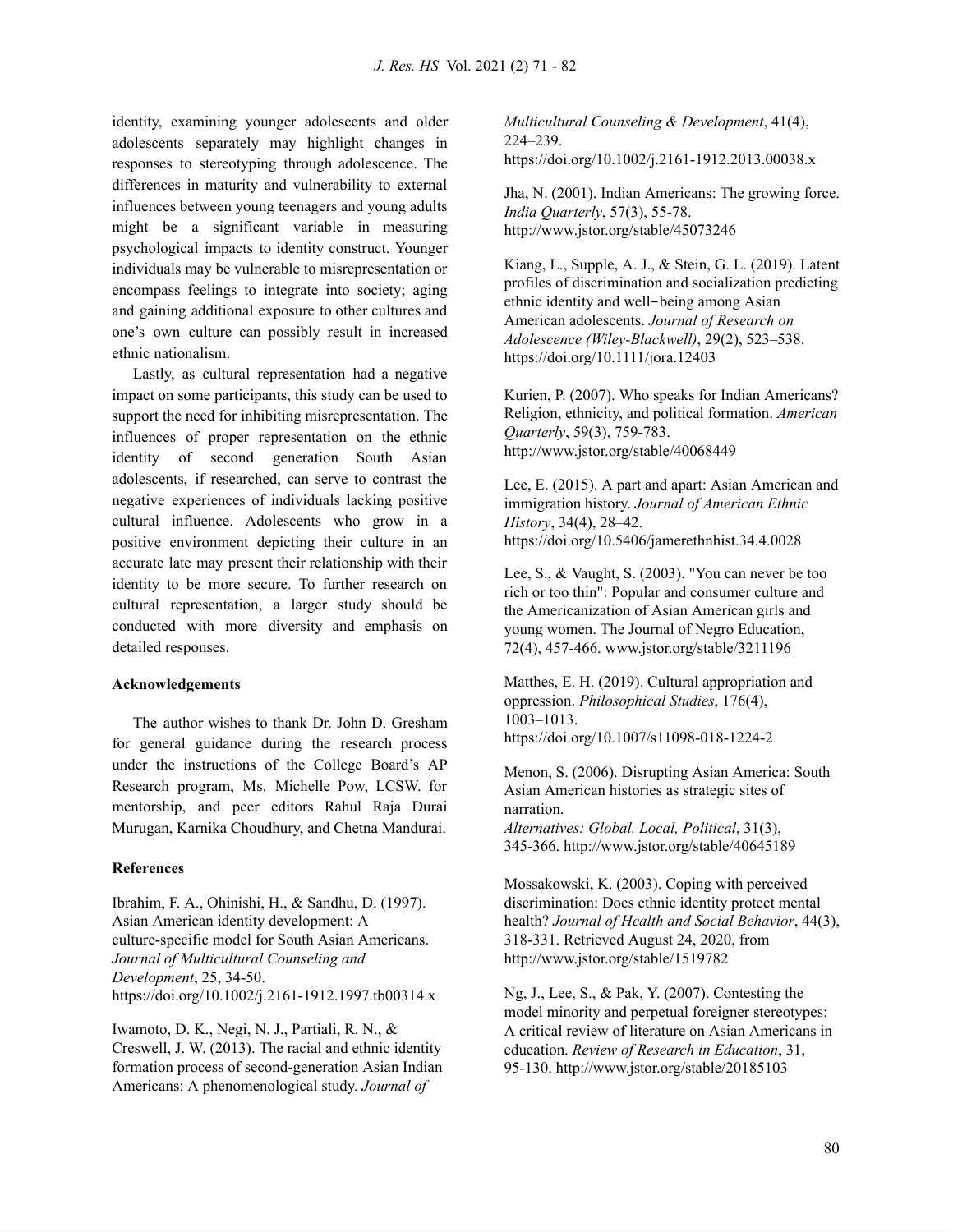Portes, A., & Hao, L. (1998). E pluribus unum: Bilingualism and loss of language in the second generation. *Sociology of Education*, 71(4), 269-294. www.jstor.org/stable/2673171

Singh, J. (2017). Desire, patriotism, and Sikh subjectivity. *Sikh Formations: Religion, Culture, Theory*, 13(4), 254– 267. https://doi.org/10.1080/17448727.2017.1382632

| Appendix 1. Multiple Choice Question Response |
|-----------------------------------------------|
|-----------------------------------------------|

|                                             |                                              |         | American society (media, pop culture, public                |          |  |
|---------------------------------------------|----------------------------------------------|---------|-------------------------------------------------------------|----------|--|
|                                             |                                              |         | perceptions) correctly represents my ethnic label.          |          |  |
| Strongly                                    | Agree                                        | Neutral | Disagree                                                    | Strongly |  |
| Agree                                       |                                              |         |                                                             | Disagree |  |
| 6.3%                                        | 12.5%                                        | 31.3%   | 50%                                                         | 0%       |  |
|                                             |                                              |         | I am satisfied with South Asian representation in           |          |  |
| American society.                           |                                              |         |                                                             |          |  |
| Strongly                                    | Agree                                        | Neutral | Disagree                                                    | Strongly |  |
| Agree                                       |                                              |         |                                                             | Disagree |  |
| 6.3%                                        | 15.6%                                        | 31.3%   | 43.8%                                                       | 3.1%     |  |
|                                             | The way my ethnic culture is socioculturally |         |                                                             |          |  |
|                                             |                                              |         | represented in American society matters to me.              |          |  |
| Strongly                                    | Agree                                        | Neutral | Disagree                                                    | Strongly |  |
| Agree                                       |                                              |         |                                                             | Disagree |  |
| 21.9%                                       | 50%                                          | 25%     | 3.1%                                                        | 0%       |  |
|                                             |                                              |         | I am socioculturally closer to my South Asian ethnic        |          |  |
|                                             | culture than to American culture.            |         |                                                             |          |  |
| Strongly                                    | Agree                                        | Neutral | Disagree                                                    | Strongly |  |
| Agree                                       |                                              |         |                                                             | Disagree |  |
| 12.5%                                       | 18.8%                                        | 34.4%   | 28.1%                                                       | 6.3%     |  |
|                                             |                                              |         | I strongly identify with many elements of my South          |          |  |
|                                             |                                              |         | Asian ethnic culture (language, religion, traditions, etc). |          |  |
| Strongly                                    | Agree                                        | Neutral | Disagree                                                    | Strongly |  |
| Agree                                       |                                              |         |                                                             | Disagree |  |
| 21.9%                                       | 53.1%                                        | 18.8%   | 3.1%                                                        | 3.1%     |  |
|                                             | I associate with others in my ethnic group.  |         |                                                             |          |  |
| Strongly                                    |                                              | Neutral | Disagree                                                    | Strongly |  |
| Agree                                       | Agree                                        |         |                                                             | Disagree |  |
| 31.3%                                       | 59.4%                                        | 9.4%    | $0\%$                                                       | $0\%$    |  |
| I believe that I fit into American society. |                                              |         |                                                             |          |  |
| Strongly                                    | Agree                                        | Neutral | Disagree                                                    | Strongly |  |
| Agree                                       |                                              |         |                                                             | Disagree |  |
| 21.9%                                       | 59.4%                                        | 18.8%   | 0%                                                          | 0%       |  |

| I have a desire to assimilate into American society.                                          |       |                                              |                                                       |                      |  |  |  |
|-----------------------------------------------------------------------------------------------|-------|----------------------------------------------|-------------------------------------------------------|----------------------|--|--|--|
| Strongly                                                                                      | Agree | Neutral                                      | Disagree                                              | Strongly             |  |  |  |
| Agree                                                                                         |       |                                              |                                                       | Disagree             |  |  |  |
| 3.1%                                                                                          | 37.5% | 43.8%                                        | 15.6%                                                 | $0\%$                |  |  |  |
|                                                                                               |       | I believe that I fit into my ethnic society. |                                                       |                      |  |  |  |
| Strongly<br>Agree                                                                             | Agree | Neutral                                      | Disagree                                              | Strongly<br>Disagree |  |  |  |
| 3.1%                                                                                          | 62.5% | 18.8%                                        | 15.6%                                                 | $0\%$                |  |  |  |
| I have strong ethnic pride.                                                                   |       |                                              |                                                       |                      |  |  |  |
| Strongly<br>Agree                                                                             | Agree | Neutral                                      | Disagree                                              | Strongly<br>Disagree |  |  |  |
| 9.4%                                                                                          | 59.4% | 21.9%                                        | 9.4%                                                  | $0\%$                |  |  |  |
|                                                                                               |       |                                              | I am more connected with American culture and society |                      |  |  |  |
|                                                                                               |       |                                              | compared with my South Asian immigrant parent(s).     |                      |  |  |  |
| Strongly                                                                                      |       |                                              |                                                       |                      |  |  |  |
| Agree                                                                                         | Agree | Neutral                                      | Disagree                                              | Strongly<br>Disagree |  |  |  |
| 31.3%                                                                                         | 31.3% | 18.8%                                        | 15.6%                                                 | 3.1%                 |  |  |  |
| I am more connected with ethnic culture and society                                           |       |                                              |                                                       |                      |  |  |  |
|                                                                                               |       |                                              | compared with my South Asian immigrant parent(s).     |                      |  |  |  |
| Strongly                                                                                      |       |                                              |                                                       | Strongly             |  |  |  |
| Agree                                                                                         | Agree | Neutral                                      | Disagree                                              | Disagree             |  |  |  |
| 0%                                                                                            | 12.5% | 18.8%                                        | 43.8%                                                 | 25%                  |  |  |  |
| My South Asian ethnicity is not relevant to my daily life                                     |       |                                              |                                                       |                      |  |  |  |
| in the United States.                                                                         |       |                                              |                                                       |                      |  |  |  |
| Strongly                                                                                      | Agree | Neutral                                      | Disagree                                              | Strongly             |  |  |  |
| Agree                                                                                         |       |                                              |                                                       | Disagree             |  |  |  |
| 9.4%                                                                                          | 12.5% | 37.5%                                        | 34.4%                                                 | 6.3%                 |  |  |  |
|                                                                                               |       |                                              | American society accepts my cultural differences.     |                      |  |  |  |
| Strongly<br>Agree                                                                             | Agree | Neutral                                      | Disagree                                              | Strongly<br>Disagree |  |  |  |
| 3.1%                                                                                          | 46.9% | 28.1%                                        | 18.8%                                                 | 3.1%                 |  |  |  |
|                                                                                               |       |                                              |                                                       |                      |  |  |  |
| I have never experienced an internal conflict regarding<br>which ethnic group I am a part of. |       |                                              |                                                       |                      |  |  |  |
|                                                                                               |       |                                              |                                                       |                      |  |  |  |
| Strongly<br>Agree                                                                             | Agree | Neutral                                      | Disagree                                              | Strongly<br>Disagree |  |  |  |
| 15.6%                                                                                         | 46.9% | 6.3%                                         | 28.1%                                                 | 3.1%                 |  |  |  |
| I have experienced an internal conflict regarding which                                       |       |                                              |                                                       |                      |  |  |  |
| ethnic group I am a part of, but I have chosen a South                                        |       |                                              |                                                       |                      |  |  |  |
| Asian ethnic label.                                                                           |       |                                              |                                                       |                      |  |  |  |
| Strongly                                                                                      |       | Neutral                                      | Disagree                                              | Strongly             |  |  |  |
| Agree                                                                                         | Agree |                                              |                                                       | Disagree             |  |  |  |
| 6.3%                                                                                          | 28.1% | 21.9%                                        | 34.4%                                                 | 9.4%                 |  |  |  |